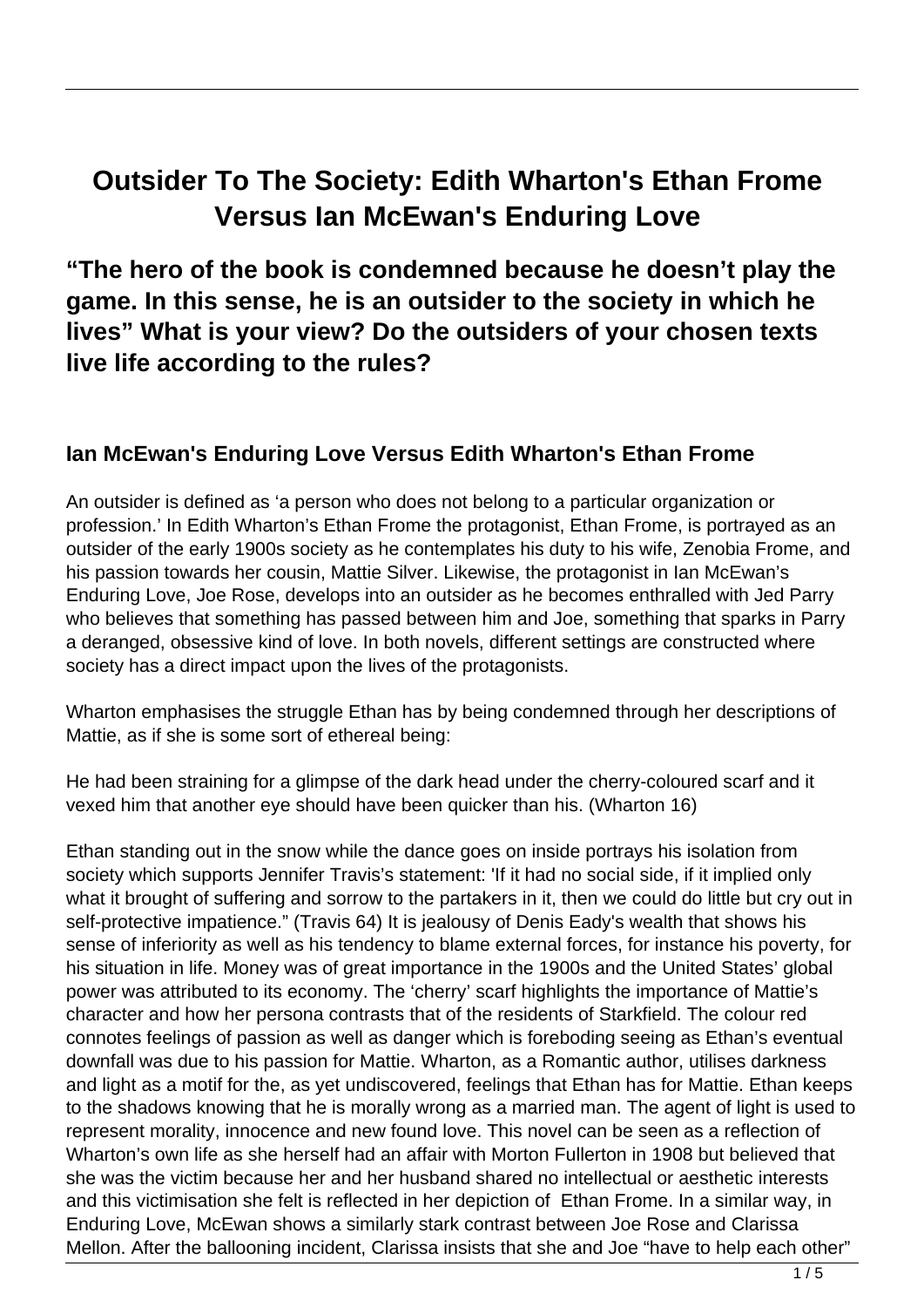(McEwan 33) by acting on their mutual feelings for each other. Joe realizes that by constantly rationalising every moment of the tragedy, he has "been trying to deny [himself] even the touch of her hand." (McEwan 33) Clarissa, on the other hand, has "effected a shift to the essential" (McEwan 33) by leading Joe to bed she is trying to help her husband remember that their love is what truly matters. The reader sees here that McEwan sees love as a cure for desolation. This is the height of the power of love: it makes adversity in one's life bearable by providing them an alternative emotional dimension into which to escape. As Michael Ruse appropriately states: "What McEwan suggests is that Joe, through his knowledge and love of science, has managed in some sense to transcend his purely biological nature" (Ruse 10). However, it is because of this that Rose has become an outsider, because he has transcended his biological nature, Joe only makes things worse: for himself, for Jed, and particularly for the relationship between himself and Clarissa. This occurs because Joe is at times reluctant to show affection to his wife. Thus showing how Joe's rationalism can lead to him being condemned.

The titular characters in both novels are also condemned as they do not play by the rules of love. A critic of Ethan Frome has stated: "Ethan's struggle is between passion and duty" Indeed it is, as such can be seen since Ethan has a duty to be Zenobia's husband yet he has a burning passion to live his life with Mattie Silver. One may argue that this struggle is made more prominent when readers see that Ethan is reluctance to alter his situation. Zeena states: "I can't go on the way I am much longer." (Wharton 35) This implies that she is unhappy with her ill health and desires to get better, showing she is more committed to her marriage than Ethan. In contrast, her husband offers no pity upon learning of his wife's pain. Instead Ethan's mind is preoccupied with the thought of himself and Mattie alone in the home together, as he put it, 'like a married couple'. (Wharton ) Wharton utilises the silence between the couple to symbolise the absence of affection in their marriage. In the late 1800s, affairs became a target for more opprobrium and concern as the American society was defining itself morally. For this reason, Ethan can only fantasise about what life would be like with Mattie. Ethan is condemned as he does not commit to his marriage nor to his wife which is what was expected. Likewise in Enduring Love, Rose does not play the game of love but instead plays God. This is urged along by Jed Parry's homoerotic obsession with Joe which Jed supports with his ovver zealous religious beliefs. He believes he has been chosen by God to evangelise Rose: "It's not only that you deny there's a God - you want to take his place." (McEwan 136) Parry is referring to one of the seven deadly sins, pride. Pride is defined as an excessive view of one's self without regard for others and is seen as many as the most serious of the deadly sins. Jeremiah 9:23-24 states, "...Let not the mighty man boast of his might...but let him who boasts boast of this, that he understands and knows Me..." Here Rose not only does not play the game, in this sense, he seems to be playing God. In turn Parry surpresses his homosexual urges while Joe is in denial. Michele Roberts responds to this by asserting: "Joe has to face the fact that he doesn't, for all his scientific approach to life, understand loving a woman either." (Independant) He cannot discuss the situation at hand with his wife due to his obsession with Parry which has broken their relationship. Despite at first appearing as an ideal relationship, their bond breaks as they cannot support each other. The 90's were a dynamic battle for gay rights. The Senate Foreign Relations Committee chairman, Senator Jesse Helms, is well known for his public opposition to the 'homosexual lifestyle' and described such people as 'degenerates' and 'weak, morally sick wretches.' (Newsweek) These views from people with a higher social status would have projected a negative stereotype of the LGBTQ+ community.

Furthermore, Ethan may be struggling merely due to the fact that readers are only given Ethan's point of view, thus we are given an unreliable narrator: "She slipped from him and drew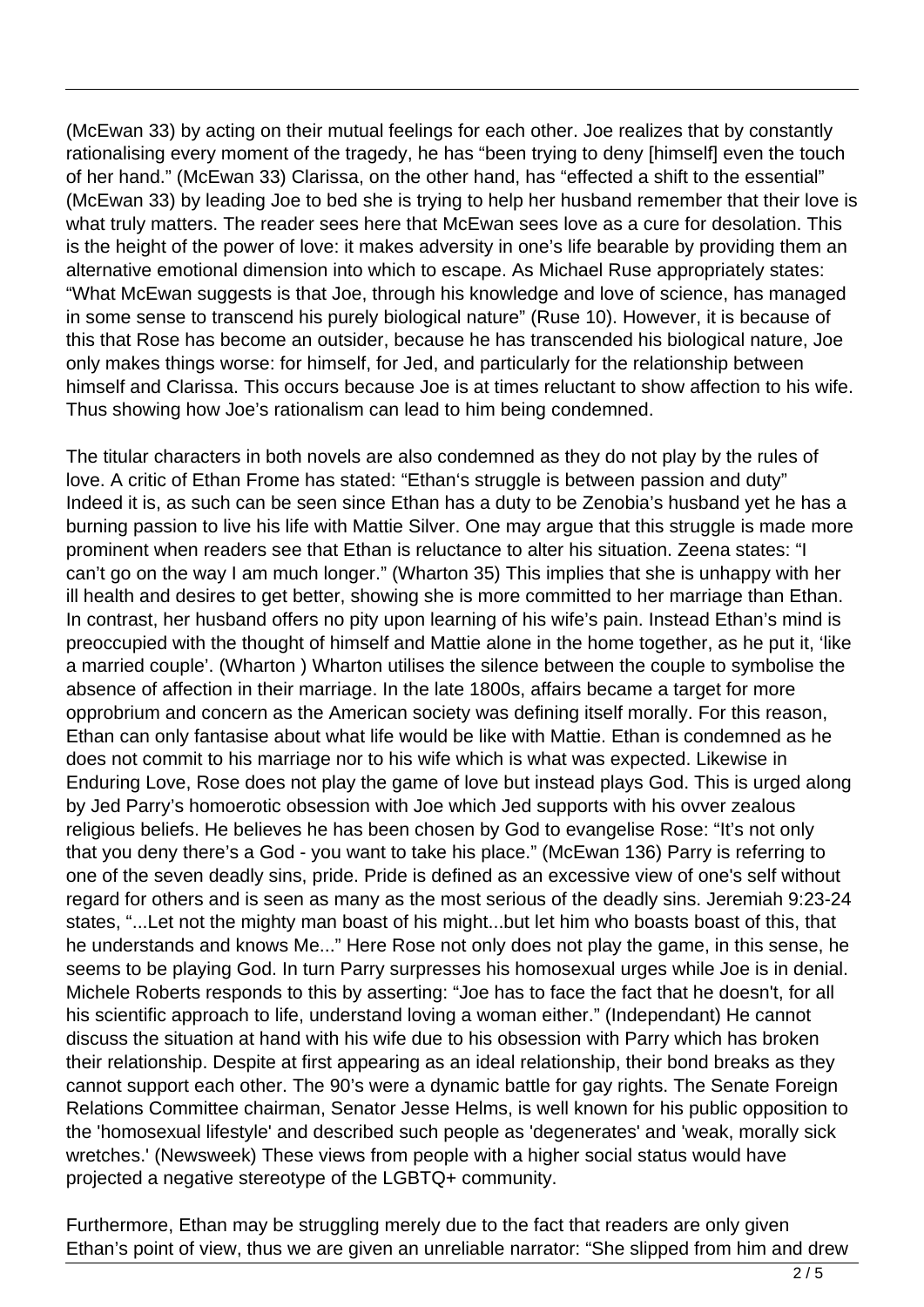back a step or two, pale and troubled." (Wharton 69) Judging by Mattie's astounded response to Ethan's audacious act, there may be some underlying guilt within Mattie as her reaction casts doubt on her provocation for flirting with Ethan. If the novel was written from Mattie's point of view or Zeena's, the struggle would shift to them. From Mattie's point of view, and to some extent Ethan's, this move would be considered as something alluding to an affair. Adultery was subversive in a way that the 1950s middle class would not have condoned, especially in a town such as Starkfield. This is similar to Joe's encounter with Logan's wife, each have their own narrative. On one hand, Joes is disturbed by his own cowardice while Logan's wife is desperate in finding the truth about her husband's death, employing her own narrative:

...That's what he would have done without her, and it's pathetic. He was showing off to a girl, Mr. Rose, and we're all suffering for it now. (McEwan 123)

This supports Zohreh Ramin's statement that: "Joe wishes to exercise his power by constantly imposing his beliefs to what he himself believes has happened." (Ramin 4). Although a stark rationalist, at times he cannot even provide proof for his hypothesis, which is alarming to the passionate Clarissa. This suggests that Joe may not be used to being argued against due to his intellect and career as a science writer. His way of thinking emotionally distances him from those he knows, straining their relationships. Without seeing the point of view of other characters, readers are lead to believe that Joe Rose is condemned because he does not play by the same rules as the other characters.

Ethan is known to have somewhat of a dispassionate demeanor about emotional circumstances, for example, the tragic loss of his parents:

His father's death, and the misfortunes following it, had put a premature end to Ethan's studies; (Wharton 15)

Rather than seeing the death of his father as an emotional loss, he saw it as an end to a life that may have been, for this reason he may harbour some negative feelings toward his parents for being destined to live his life in Starkfield. Ethan chose to stay perhaps due to the reactions the townsfolk would have to his departure:

It was a long time since anyone had spoken to him as kindly as Mrs. Hale. Most people were either indifferent to his troubles or disposed to think it natural that a young fellow of his age should have carried without repining the burden of three crippled lives. (Wharton 80)

The word 'somebody' and the phrase 'There wasn't ever anybody but Ethan' shows readers how the villagers expect Ethan to become a caretaker without regard to his aspirations. In the 1900s, a woman's place was in the home – women gave up work after marrying, and husbands were the breadwinners but Ethan had to take up both the roles after his parents passed, emphasising that he was an outsider as he had not married yet. This justifies Bjorkman's critical response: '…after all, the tragedy unveiled to us is social rather than personal… Ethan Frome is to me above all else a judgment on that system which fails to redeem such villages as Mrs. Wharton's Starkfield.' (Bjorkman 54) Ethan is broken physically and emotionally since the beginning of the novel. His misery captivates the narrator as the whole novel represents the narrator's effort to reconstruct the tragic circumstances of Ethan's life. Ethan is an outsider in this circumstance because he had aspirations and actually left Starkfield when he was a young man while the other villagers have been unable to leave. This is also seen in Enduring Love.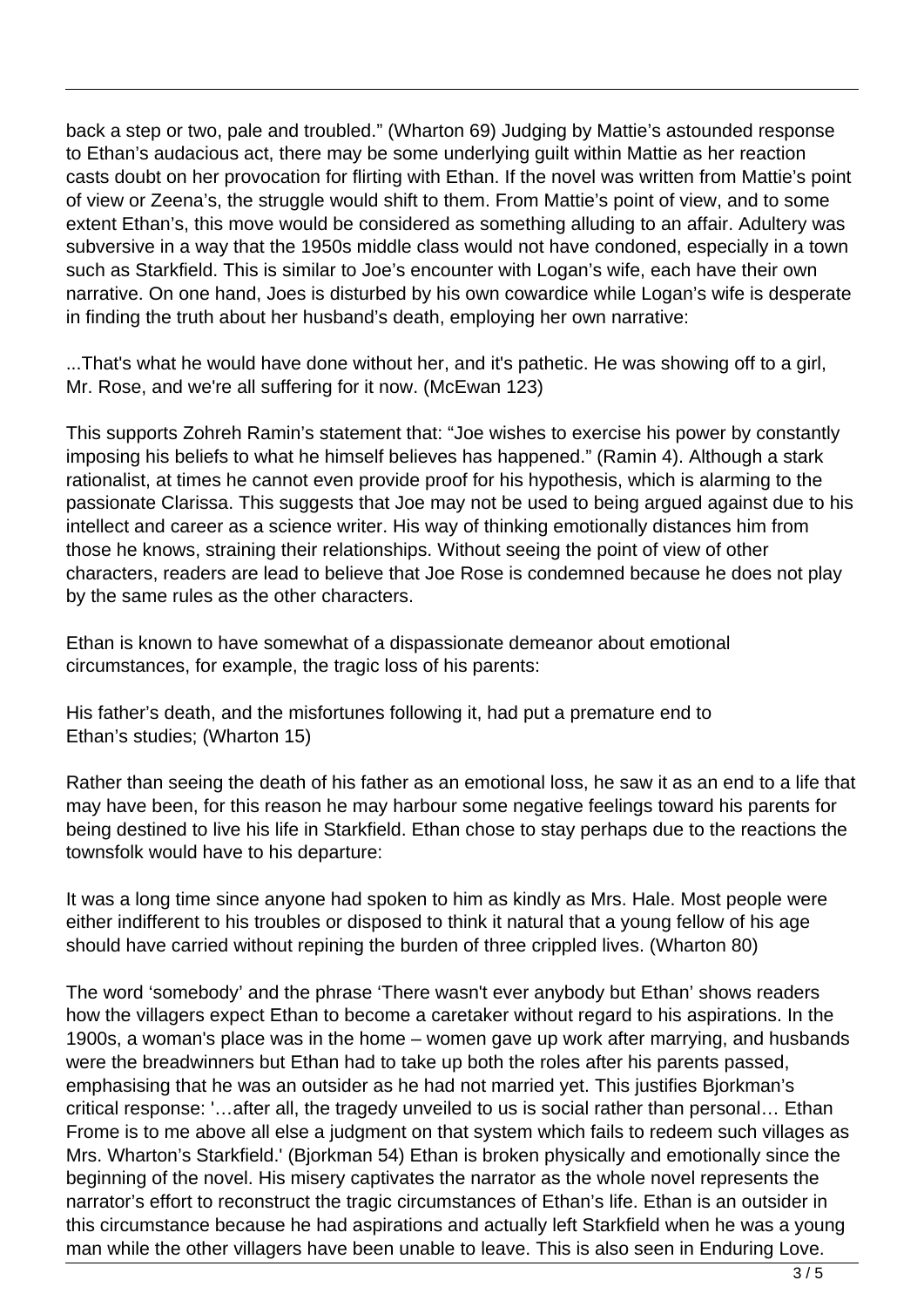Christopher Lehmann-Haupt suitably states: "As a scientist he simply can't deviate from the facts of the case. But this suggests that his point of view is limited and that there may be more to the story than he can see." (The New York Times). Rose's inability to relate to emotional situations and deviate from facts causes him to be an outsider, as seen in Chapter One:

If one ever wanted proof of Darwin's contention that the many expressions of emotion in humans are universal, genetically inscribed, then a few minutes by the arrivals gate at Heathrow's Terminal Four should suffice. (McEwan 4)

Instead of thinking of this situation from his heart, Rose instead uses 'Darwin's contentions' to project his emotions. The fact that Rose knows that 'the many expressions of emotion in humans are universal' suggests that he himself may know that he is an outsider due to his apathy at times.

Another way one may say that Ethan Frome is an outsider as he doesn't play the game, making him an outsider to the society in which he lives, is through the way he victimises himself to justify his love for Mattie. Ethan does not play the role of a loving husband and victimises himself by demonizing his wife:

Ethan looked at her with loathing. She was no longer the listless creature who had lived at his side in a state of sullen self-absorption, but a mysterious alien presence, an evil energy secreted from the long years of silent brooding. (Wharton 66)

The imagery that Wharton associates with the confrontation between Ethan and Zeena reflects the motif of darkness. Repeatedly, Ethan utilises words connoting to a demonic presence, 'creature', 'alien presence' and 'evil energy' presents a negative depiction of Zeena which makes Ethan seem like an innocent victim in the game of love. The confrontation of the married couple occurs in their bedroom, a room which Zeena is easily able to assert her dominance. Notably, Zeena has previously asserted herself over Ethan in the bedroom, such as when she made a derisive comment to him about shaving every morning since Mattie's arrival, and that Ethan thinks best when he isnot in his own home with his wife. Wharton points out Ethan's awareness that he is trapped in a loveless marriage. She alludes that Ethan will not violate his marriage vows and the rules of society. Ethan is aware of the control Zeena has over him. There was a lot of social pressure from the elites who penalised and as late as the 1950s and '60s, a man who wasn't married or who was divorced was often passed over for a promotion. During Ethan's desperate time of need, being married for the sole reason of having company would eventually take a toll on his marriage. Joe Rose in Enduring Love also believes himself to be a victim to justify his actions which in turn caused him to be an outsider. During the events following the accident, Joe has a brief conversation with Jed Parry. In this exchange Jed develops an obsessive infatuation in Joe. Joe rationalizes Parry's infatuation by classifying it as a pathological condition which he wants to see as:

...a dark, distorting mirror that reflected and parodied a brighter world of lovers whose reckless abandon to their cause is sane. (McEwan 128)

[bookmark: \_heading=h.gjdgxs]After diagnosing Parry with de Clérambault's syndrome, Joe contemplates the impact it had and will have on his life, this reveals the importance of emotion within Enduring Love. Also known as erotomania, de Clérambault's syndrome is distinguished by the delusion, usually in a young woman, that a man who is considered to be of higher social